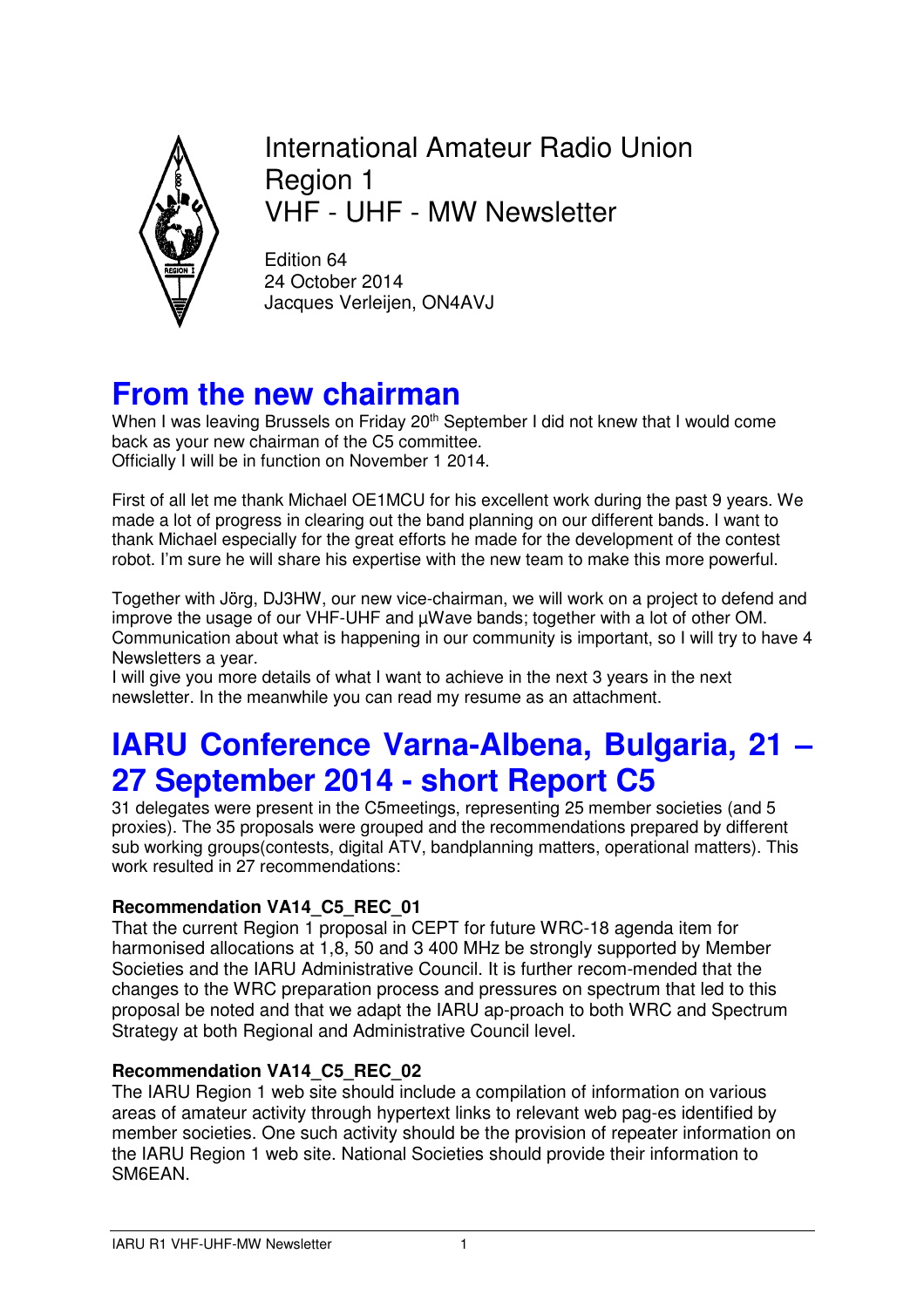### **Recommendation VA14\_C5\_REC\_03**

The IARU Region 1 web site should include a hypertext link (to be inserted by the Chairman of C5) to a stable page on the South African Radio League web site, which describes the RaDAR concept.

#### **Recommendation VA14\_C5\_REC\_04**

Add a footnote concerning WSPR transmissions in chapter 2.1 of the VHF Handbook and in the band plans. The frequencies in the band plan are the cen-tre of the transmitted frequency (not the suppressed carrier frequency or nec-essarily the VFO dial setting). This may also be applicable to HF WSPR usage.

#### **Recommendation VA14\_C5\_REC\_05**

To promote more flexible 'centres of activity' for data transmission amend band plans as follows:

- 6 m 50,600 MHz no change proposed but review in future
- $\bullet$  4 m 70,300 MHz Delete RTTY leave channel free for usage that is more flexible
- 2 m 144,600 MHz Change to 'Data centre of activity (MGM, RTTY, etc.,)' and remove footnote (n)
- 2 m 145,300 MHz (RTTY Local) Delete leave channel free for more general usage
- 70 cm 432,600 RTTY (ASK/PSK) Delete
- 70 cm 433,600 RTTY (AFSK/FM) Delete

#### **Recommendation VA14\_C5\_REC\_06**

In order to facilitate inter-Regional sharing amend band plan as follows:

Main Table: 144,000 – 144,025 MHz, 2,7 kHz Max Bandwidth, Satellite space-to-Earth (downlink) x

Footnote x: No transmission shall be made below 144,0025 MHz

Further, recommend provision of an update to IARU Regions 2 and 3, regard-ing the

#### **Recommendation VA14\_C5\_REC\_07**

To take account of redundant spectrum usage: For 144 MHz band

- Delete 144,700 MHz FAX calling
- Change 144,500 MHz from 'SSTV calling' to 'Image Modes centre (SSTV, Fax etc.,)'

For 430 MHz band

- Delete 432,700 MHz FAX (ASK)
- Delete 433,700 MHz FAX channel (FM/AFSK)

#### **Recommendation VA14\_C5\_REC\_08**

To promote centres of activity and amend redundant usage:

- 144,300 MHz (SSB Calling) update to SSB Centre of Activity
- 144,525 MHz (ATV SSB talk back) Delete
- 144,660 MHz Delete (Editorial correction) National footnote h to be retained.

#### **Recommendation VA14\_C5\_REC\_09.** The recommendation was withdrawn.

#### **Recommendation VA14\_C5\_REC\_10**

Continue to focus all 24 GHz activity in that segment of the band having primary status, and:

• Utilize 24,025 GHz as the new wideband centre of activity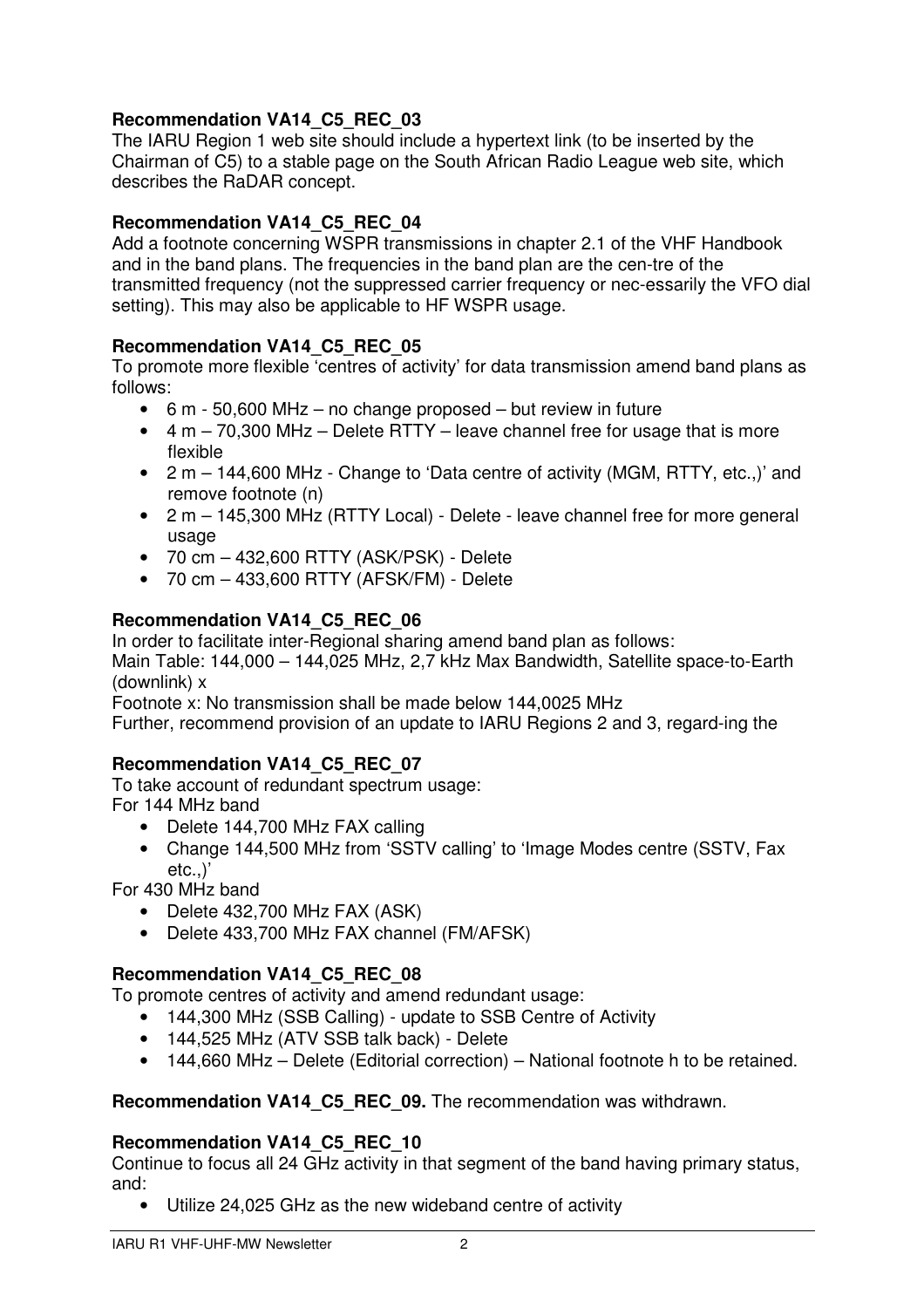• Delete the 'preferred' status of 24,125 GHz for wideband usage

## **Recommendation VA14\_C5\_REC\_11**

National and sub-regional activity contest rules should be complementary and activity contests should be open to all (National and International contesters) to encourage and promote activity on the VHF, UHF and SHF bands.

### **Recommendation VA14\_C5\_REC\_12**

In order to avoid confusion and improve efficiency, the submission of contest entries shall be no later than the second Monday after the contest, which is in accordance with the rules approved by IARU Region 1. This requirement shall be implemented by all member societies without further delay.

## **Recommendation VA14\_C5\_REC\_13**

- 1. That member societies encourage the use of the 70 MHz frequency band.
- 2. That every year an IARU Region 1 70 MHz contest shall be held on the same weekend as the 50 MHz contest.
- 3. The contest will be a 70 MHz all mode contest.
- 4. The contest shall run for 24 hours from 14:00 to 14:00 UTC.
- 5. Stations must exchange a signal report, serial contest number and a 6-character locator. Procedure and scoring are the same as the other IARU Region 1 contests.
- 6. There will be two sections. One including MGM and the other excluding MGM.
- 7. The rules, with the exception of the two sections mentioned above, will follow the 50 MHz IARU Region 1 contest rules
- 8. The rules for this contest shall be placed in the VHF Managers Hand-book.
- 9. The chairman of the VHF/UHF and Microwaves committee shall update the VHF Managers Handbook.

## **Recommendation VA14\_C5\_REC\_14**

- 1. It is recommended that the text "Stations operated by a single operator, with no assistance of another person during the contest" should be changed to "Stations operated by a single operator, with no operational assistance of another person during the contest."
- 2. It is recommended that the Rover category should be removed from the contest rules.

## **Recommendation VA14\_C5\_REC\_15**

It is recommended that the text in the VHF/UHF and Microwave mangers hand-book, chapter 5.2 will be amended to read, "All QSOs including unique QSOs shall count for points even if they only appear in the log of one contest en-trant. The number of unique QSOs for every contest entrant should be includ-ed in the published contest results." A disclaimer shall also be introduced into the submission process that the contester accepts that all data in the log will be published.

## **Recommendation VA14\_C5\_REC\_16**

Recognising that the numbers of contest entries are dropping and in order *in-ter alia* to encourage members of national societies to enter contests, a 6-hour operating category for single and multi operator classes to be introduced in IARU Region 1 144 MHz and 435 MHz contests.

## **Recommendation VA14\_C5\_REC\_17**

It is recommended that the text in the VHF/UHF and Microwave mangers hand-book, chapter 5.2 will be amended to read, "Any error in the exchanged infor-mation logged by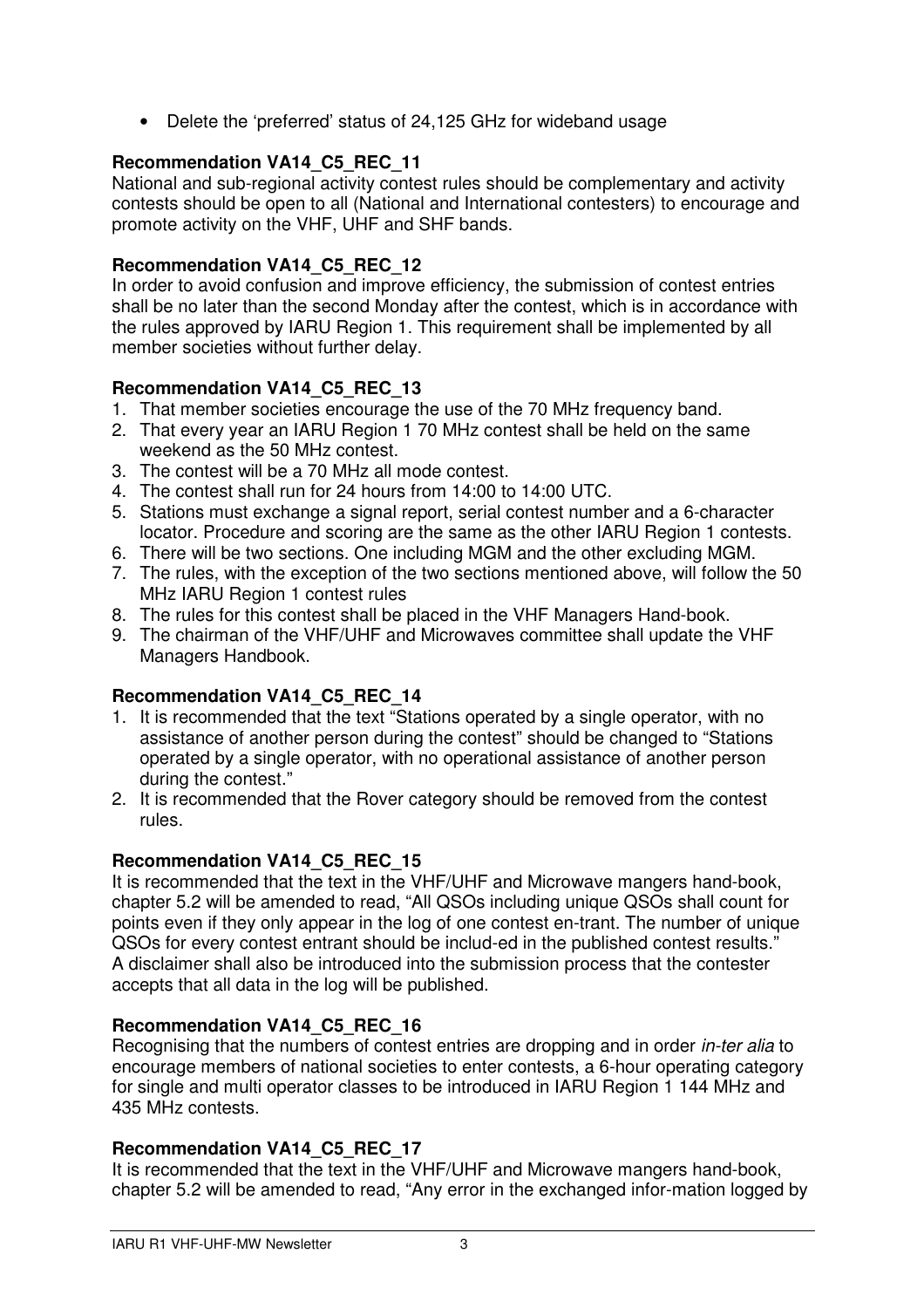a station is liable to result in the loss of all points for that contact for both correspondents (receiving and transmitting station); subject to review and confirmation by the contest organizer." should be changed to "Any error in the exchanged information logged by a station is liable to result in the loss of all points for that contact; subject to review and confirmation by the contest organizer.

## **Recommendation VA14\_C5\_REC\_18**

The 144,500 – 144,700 MHz segment which to date could also be used for some contest QSOs should not be extended after 31 December 2014,

## **Recommendation VA14\_C5\_REC\_19**

To add a footnote in chapter 11.1.5 saying that the picture of the transmitted sequences is an example, but the timing should be adapted to suit the MGM mode deployed.

## **Recommendation VA14\_C5\_REC\_20**

Noting that the migration of Region 1 50 MHz beacons is progressing (with good propagation reports):

The deadline for migration the remainder shall now be 31 December 2015, noting that the default for QSY is usually + 400 kHz unless a specific request is sent to the IARU Region 1 beacon coordinator. The coordination of new beacons below 50,4 MHz shall no longer be possible, except for the members of the Synchronised Beacon Project (SBP)

For the SBP - That both VA14\_C5\_14 and VA14\_C5\_15 papers be adopted in C5 As per VA14 C5 15, the Synchronised beacons will now use – 'once every 5 minute' slots, instead of 'once every 4 minutes'

Member Societies are invited to participate in the pilot programme as outlined in VA14 C5 14 and to consider the best locations for SBP (e.g. an existing site or new strategic site)

Opportunities for a 50 MHz space-borne receiver should be sought for moni-toring both standard beacons and the SBP. This will enable assessments of propagation, band usage; support for further research; and support potential future frequency allocation requests.

#### **Recommendation VA14\_C5\_REC\_21**

C5 recommends that in order to underpin an exciting future for amateur data communications that the IARU Administrative Council considers the draft pa-per from Region 1 and provides support for obtaining an IPv6 allocation for global amateur radio

#### **Recommendation VA14\_C5\_REC\_22**

Addition of a footnote to Chapter 4.5.2 of VHF Managers Handbook concerning the 430 – 440 MHz Band Plan. In countries without access to the full 70 cm band, the following 12,5 kHz repeater channels with a 1,6 MHz separation be-tween uplink and downlink can be implemented:

Input Frequencies (uplink) 431,225 – 431,600 MHz

Output Frequencies (downlink) 432,825 – 433,200 MHz

It is further recommended that if such usage is likely to cause harmful interference in neighbouring countries, co-ordination shall be initiated between affected national societies.

**Recommendation VA14\_C5\_REC\_23 -** The recommendation was withdrawn.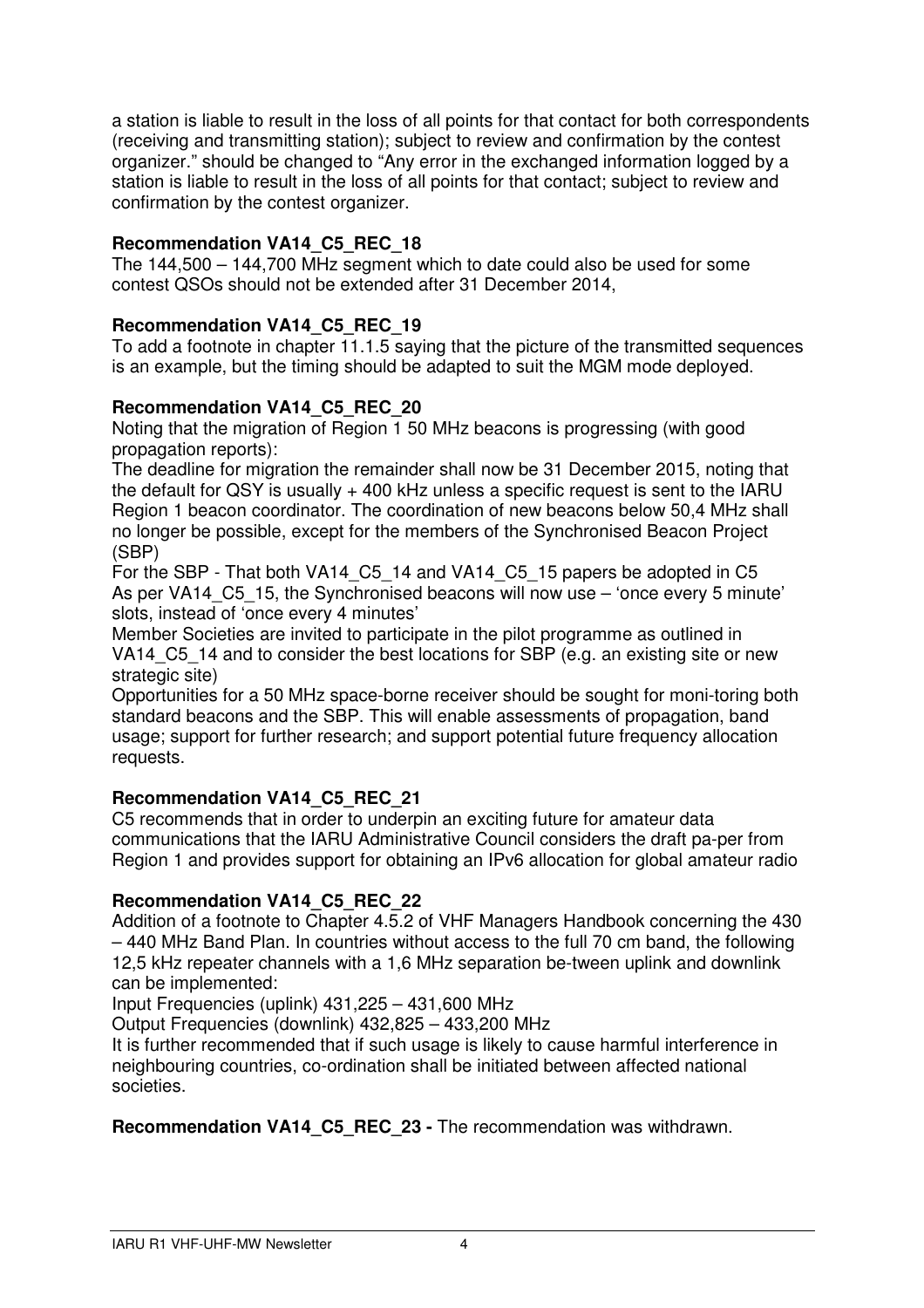#### **Recommendation VA14\_C5\_REC\_24**

Chapters 5.2 and 5.3 of the VHF Manager's Handbook require revision (see Annex 1). As extensive modifications have been made under time pressure, the C5 Chairman should check and review before making the necessary changes. **Note: this will be published in the new VHF managers handbook** 

#### **Recommendation VA14\_C5\_REC\_25**

The rules for the IARU Region 1 ATV contest should be amended as proposed in Document VA14\_C5\_19.

#### **Recommendation VA14\_C5\_REC\_26**

It is recommended that the detailed recommendations provided in Annex 3 to the C5 minutes be implemented in respect of DATV issues and shall be inte-grated into the VHF Managers Handbook.

#### **Recommendation VA14\_C5\_REC\_27**

The text of Recommendation VA14\_C4\_REC\_03 shall also be included in the VHF Managers Handbook.

That member societies endorse and promote the DX Code of Conduct for DXpeditions.

You can find the complete minutes of the C5 (and other commissions) on the IARU R1 website (documents)

## **VHF Managers Handbook 7.0**

As you could read during the Varna conference there are a lot for recommendations that have to be taken over in the VHF manager handbook. I hope to have this ready in January 2015.

## **IARU Administrative Council Plans for WRC-15**

After our Conference the AC of the IARU had their annual meeting and this is the press release:

> **NEWS RELEASE International Amateur Radio Union P.O. Box 310905 Newington, CT 06131-0905 USA FAX: +1 860 594 0259 E-Mail: secretary @ iaru.org**

> > 29 September 2014

For immediate release

#### **IARU Administrative Council Plans for WRC-15**

The Administrative Council (AC) of the International Amateur Radio Union (IARU) held its annual meeting on 27 & 28 September 2014 in Albena, Bulgaria. The AC is responsible for the policy and management of the IARU and consists of the three IARU international officers and two representatives from each of the three IARU regional organizations.

Here is a summary of the discussions and actions.

The Council reviewed the IARU positions on each of the WRC-15 agenda items that relate to amateur radio or may have an impact on amateur radio. The Council made a number of modifications to the paper related to justifications for the IARU positions. This information will be forwarded to all IARU member-societies.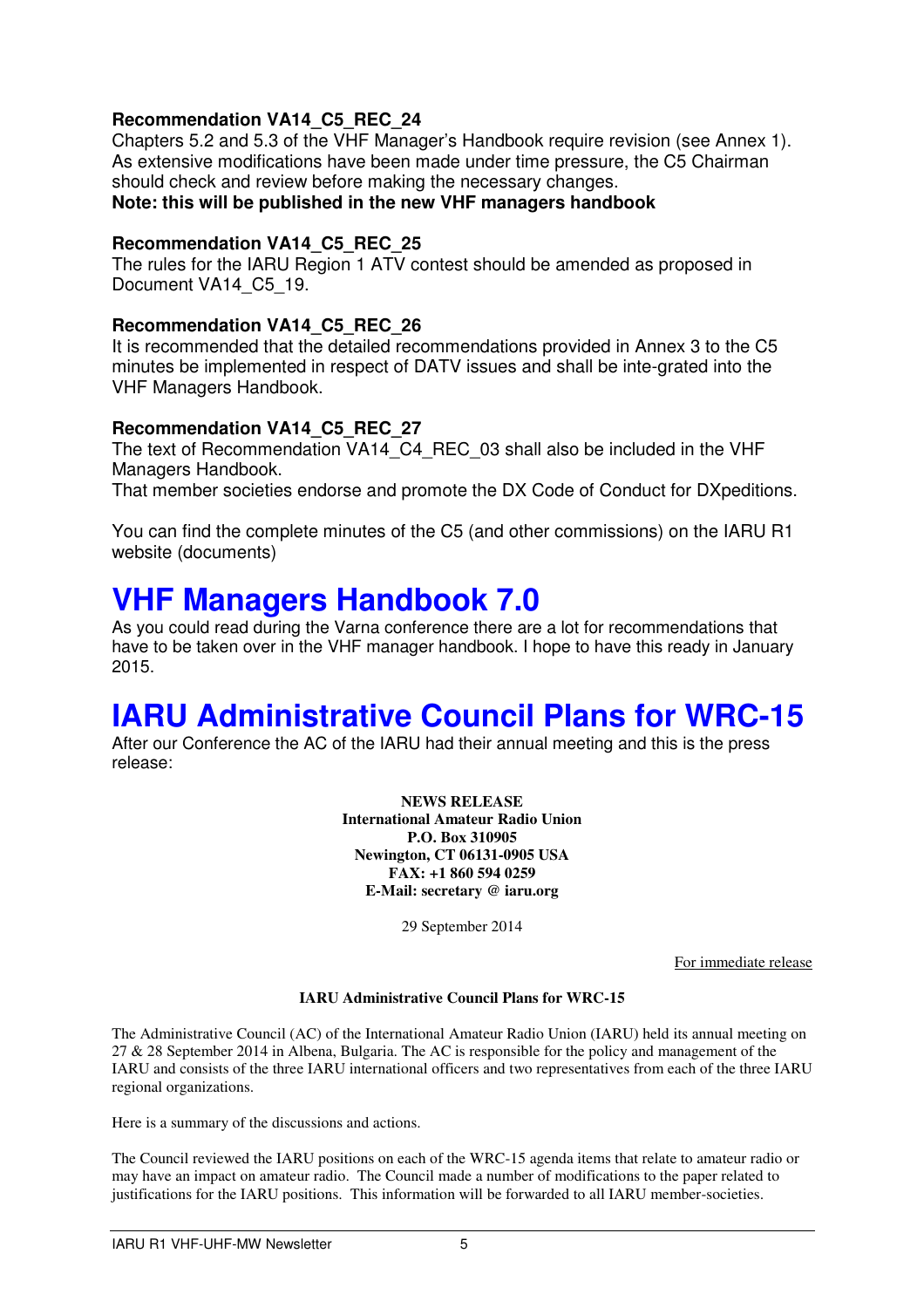The Council expressed support for Region 1 in its effort to obtain a CEPT proposal for post-WRC-15 conference agenda items for worldwide harmonization of 160 meters, harmonization of 6 meters and an allocation at 3.4 GHz.

The Council reviewed the participation of IARU at the upcoming WRC-15 and the President announced the members of the team who will represent IARU.

Upon the recommendation of the IARU EMC Coordinator, the Council adopted IARU Resolution 14-1 ("concerning the protection of the radio spectrum as a natural resource") dealing with EMC issues related to the radio spectrum and which encourages IARU member-societies and regional organizations to pursue implementation of this resolution as a matter of high priority, requests standard-setting bodies and regulators to fully support this objective and implores designers and manufacturers to make every reasonable effort to minimize radio spectrum pollution emanating from their products.

The Council expressed the importance of obtaining the ITU Advance Publication Information (API) numbers from administrations for satellite projects operating in the amateur and amateur satellite bands so that information about the number of operating satellites can be maintained, for frequency coordination and for resolving interference issues. IARU will work with administrations to establish protocols for satellite frequency coordination and to raise awareness of the satellite regulations.

The Council adopted the IARU Emergency Telecommunications Guide for use by the IARU member-societies to strengthen amateur radio disaster preparedness, response and mitigation.

The Council also adopted various strategies related to improving amateur radio disaster preparedness, response and mitigation and to promote the role of amateur radio in such activities to the general public and to government and non-government organizations.

The Council created the ad hoc "IARU Member-Society Relations Project Team" and adopted Terms of Reference for the project. This action arose from Minute 10.10 from the 2013 Council meeting Summary Record dealing with "Second Society Issues."

The Council adopted a system to provide more efficient remote monitoring of certain ITU meetings that may impact amateur radio.

The Plan for the Development of Support for Amateur Radio Frequency Allocations 2012-2017 was reviewed by the Council. The September, 2013 version of the IARU Spectrum Requirements which is the working document that sets out the spectrum requirements of the amateur and amateur-satellite services, was reviewed, discussed and updated.

The International Telecommunication Union (ITU) meetings at which IARU representation will be required for the remainder of 2014 and for 2015 were identified, and plans for representation at these meetings were reviewed.

In view of the year 2015 being the 150th anniversary of the International Telecommunication Union, the theme "ITU & IARU: Celebrating 150 years of Advancing the Telecommunication Art" was adopted for the next World Amateur Radio Day, April 18, 2015.

The budget for the years 2015-2017 as presented by the IS was reviewed and adopted. The budget is based upon anticipated financial contributions from the three regional organizations to defray a portion of the expenses, in accordance with previously adopted policy.

The Council received information about the Hamsphere Initiative from Martti Laine, OH2BH. The Council will review the initiative and seek further information from the project leaders.

The Council was made aware of an ATV interference incident on the 23 cm band in which the German administration prohibited operation of an ATV repeater because of interference to the Galileo GPS system.

Attending the meeting were IARU President Tim Ellam, VE6SH/G4HUA; Vice President Ole Garpestad, LA2RR; Secretary Rod Stafford, W6ROD; regional representatives Hans Blondeel Timmerman, PB2T, Dennis Green, ZS4BS, Reinaldo Leandro, YV5AM, José Arturo Molina, YS1MS, Gopal Madhavan, VU2GMN, Wisnu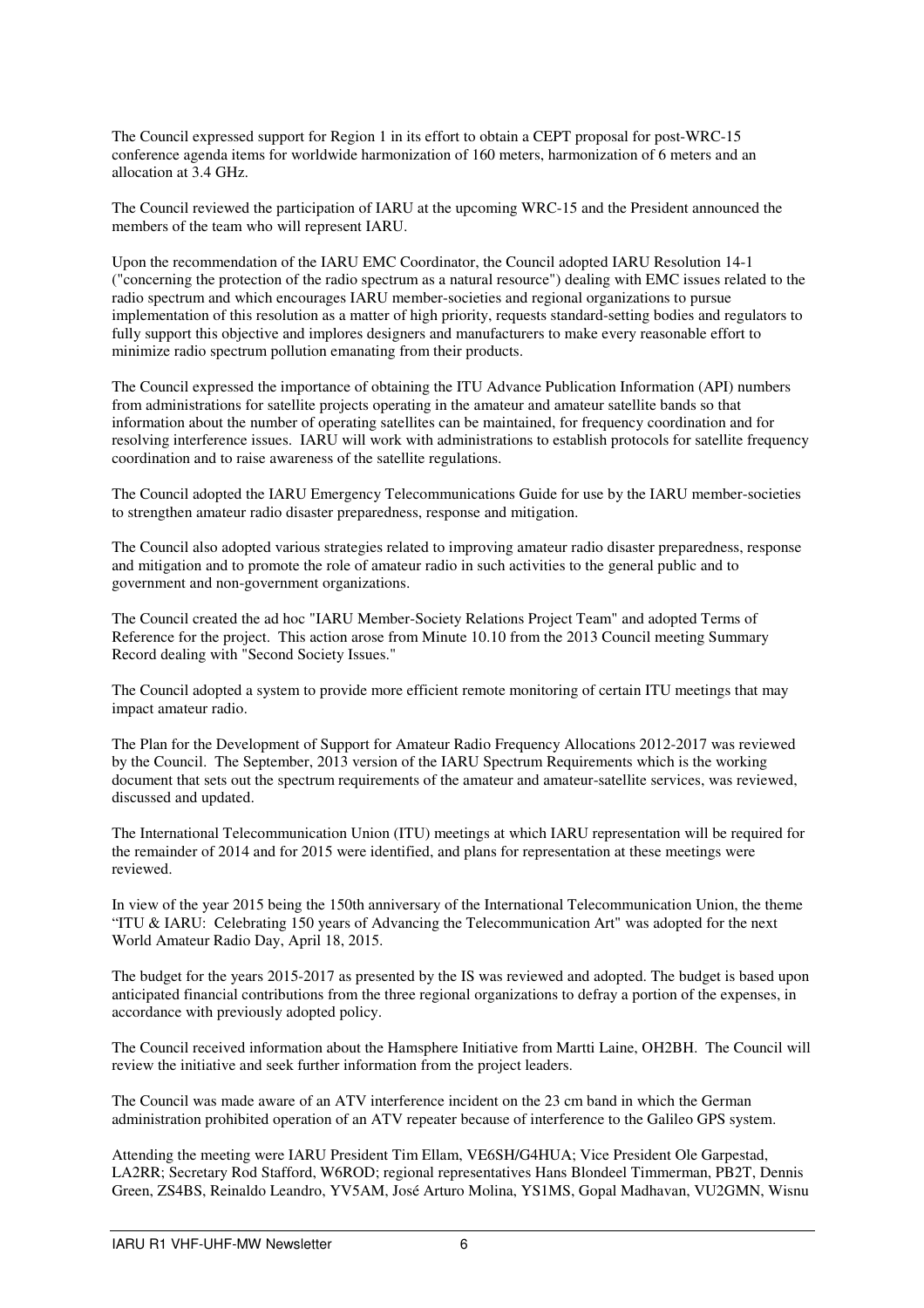Widjaja, YB0AZ and recording secretary David Sumner, K1ZZ. Also present as observers were Ramón Santoyo, XE1KK, observer from Region 2 and Don Beattie, G3BJ, observer and President-elect from Region 1.

The next scheduled in-person meeting of the AC will be held in the vicinity of Yogjakarta, Indonesia, in October, 2015 in conjunction with the IARU Region 3 Conference.

# **ATV Contest 2014**

In Vienna 2013 we agreed to have a centralized email address to send the logs to. This will be taken care off by the UBA.

Please send all the ATV logs from your country to **IARU\_ATV@uba.be** starting from November 1<sup>st</sup> 2014. You will receive confirmation that the logs are received.

# **International Summer Cup 2014**

To encourage activity on our VHF bands (50/70/144 MHz) the UBA started this year with this new activity contest. All members and interested contesters are encouraged to send their logs for this cup. More info at

http://www.uba.be/sites/default/files/uploads/vhf/contests/Summercup\_GB.pdf